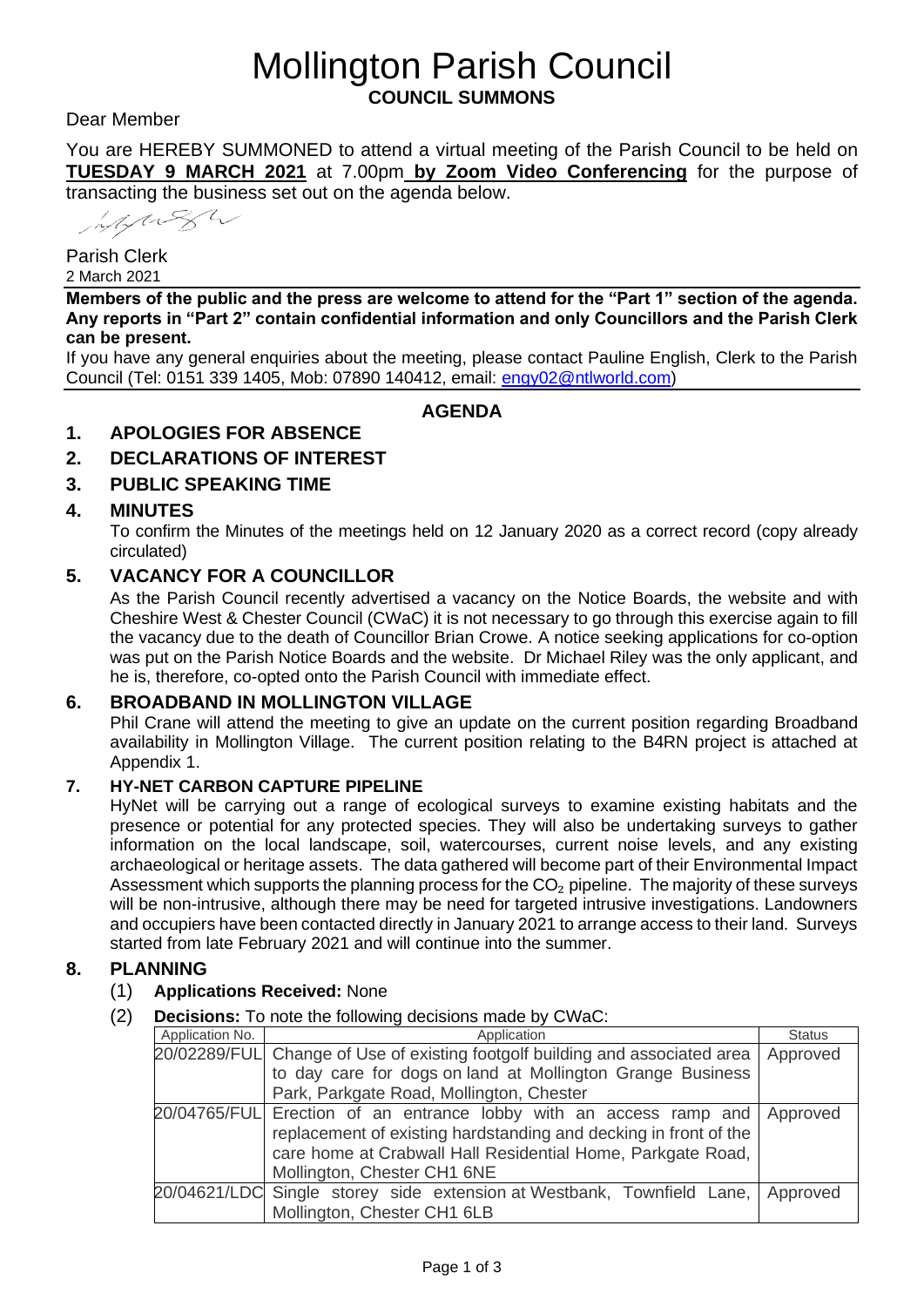| 20/04006/FUL Demolition of existing single storey rear extension and Approved |  |
|-------------------------------------------------------------------------------|--|
| construction of single storey side rear and side                              |  |
| extension at Walnut Tree Cottage, Well Lane, Mollington,                      |  |
| Chester CH1 6LD                                                               |  |

## (3) **Applications awaiting decision**

| <b>Applications awaithig decision</b> |                                                                                                                                                                                                                                                                                                                                                       |  |  |  |
|---------------------------------------|-------------------------------------------------------------------------------------------------------------------------------------------------------------------------------------------------------------------------------------------------------------------------------------------------------------------------------------------------------|--|--|--|
| 20/04324/FUL                          | Farm redevelopment including conversion of buildings to 6 dwellings,<br>demolition of several existing buildings and the erection of new agricultural<br>buildings at Warren Farm, Townfield Lane, Mollington, Chester CH1 6LB                                                                                                                        |  |  |  |
| 20/04612/FUL                          | Replacement garage with new garage and workshop at Willow Brook<br>Meadow, Well Lane, Mollington, Chester, Cheshire CH1 6LD                                                                                                                                                                                                                           |  |  |  |
| 20/01430/FUL                          | Change of use of barns into hydro-therapy pool, gymnasium and annexe<br>flat for use in connection with the new dwelling at Elm Farm, Townfield<br>Lane, Mollington, Chester CH1 6NJ                                                                                                                                                                  |  |  |  |
| 20/03019/FUL                          | Demolition of the existing building and structures and the erection of 6no<br>dwellings, creation of new public pedestrian and cycle path, and community<br>car park, together with associated landscaping, ecology mitigation and<br>infrastructure at  Former Mollington Grange Golf Club, Townfield Lane,<br>Mollington, Chester, Cheshire CH1 6NJ |  |  |  |
| 20/04168/FUL                          | Two storey front and side extension and detached garage at Dilkhush, 3<br>Feilden Court, Mollington, Chester, Cheshire CH1 6LS                                                                                                                                                                                                                        |  |  |  |

## **9. HIGHWAYS, RIGHTS OF WAY AND AMENITY CLEANING**

(1) **Flooding on Grove Road**: With the recent heavy rains the issue of flooding along Grove Road has become a major issues once again. The road is split between Lea and Mollington, and the Parish Council has been working with Lea-by-Backford Parish Council to try to identify the main issues and work out how to move forward. Three documents have been circulated to Councillors to try to clarify the issues and develop a plan of action. The "Grove Road Flooding" is a summary, Grove Road Drainage is a schematic, and the Grove Road Issues suggests responsibilities and actions. A copy of these documents is attached (Appendix 3)

Severn & Trent Water have been contacted about the water coming out of the Open Reach manhole and they have determined it is not fresh (tap) water. They have sent a sample for analysis to determine if it is foul or surface water.

Councillor Roger Jones has attempted to clear the ditch by the school and has confirmed that the water level in the pipe stops about halfway up the pipe, so there is a blockage somewhere along the pipe.

#### (2) **Speed Limit on Parkgate Road**

Minute 21.8(1) of the January meeting relates to the speed limit on Parkgate Road. Kay Parry, CWaC Highways has been asked whether CWaC can undertake an assessment of the speed. Her advice is that it would depend on what length, if any, was recommended for reduction as provision of new terminal signs on Parkgate Road would be very expensive if they were required to be illuminated, yet the cost to change existing ones is far less as it would be just the cost to replace the actual signs. She would discuss with CWaC's road safety team but may have to undertake the assessment before an accurate cost could be given. She added that it may well cost considerably more than Grove Road.

Members are asked to confirm their agreement that if speed limits were agreed by CWaC they would be subject to the Parish Council's contribution of 50% of the cost.

#### (3) **Townfield Lane Signage**

Suggested signage on Townfield Lane at difficult bend by Rose Farm House

(4) **Townfield Lane Naming and Numbering:** Following the last Council meeting (see Minute 21.13) properties on Townfield Lane were contacted and asked for their views on this proposal. Attached (Appendix 4) is a report which gives further information. Based on this information Members are recommended not to adopt the proposal and to advise residents of Townfield Lane of the advice given.

## **10. MOLLINGTON SCHOOL AND PLAYING FIELD**

In April 2020 the Parish Council was invoiced by CWaC for payment of the license fee for the community use of the playing field outside school hours. Since then there have been a number of lockdowns due to the Coronavirus pandemic which have prevented any use of the school field. The Parish Council has asked CWaC whether the payment made for 2020 can be used to cover 2021 if the current lockdown allows use of outdoor facilities. An answer is awaited.